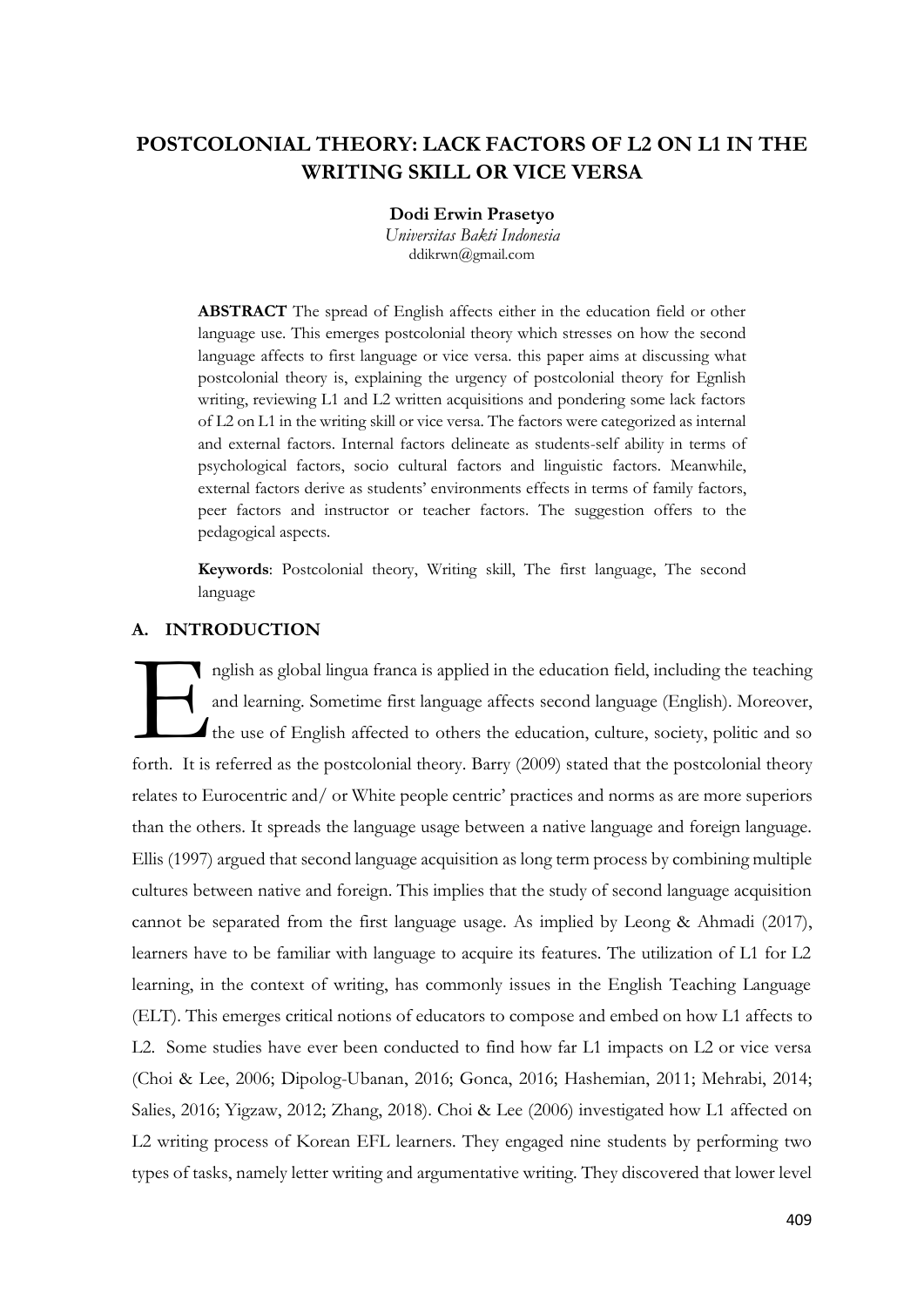students' proficiency relied more on the L1 rather than the higher level students' proficiency. Lower level students concerned more on the L1 lexical searching, idea generation and language usage for both tasks. In addition, lower level students translated L2 to L1 often or vice versa. Meanwhile, higher level students used L1 for ideas maintaining, meta-comments and discourse organizations. In short, they exerted L1 to balance L2 as linguistic sources to comply their demanding higher level tasks. Dipolog-Ubanan (2016) analyzed how strengths L1 influenced L2 for college students in China. They recruited 30 students to observe and interviewed 10 students to solicit their difficulties in L2 writing. They underlined some students' difficulties in L2 writing, such as less word choices word form, tenses, spelling, articles, determines, number and agreements of verbs and subject. Due to the results of interviews, he highlighted that students commonly addressed L1 to assist their L2 writing by translating L1 into L2. Gonca (2016) studied a research on the effects of L2 writing proficiency on L1 writing proficiency. He engaged 40 students whom were divided into two groups 20 students attended L2 writing course and others 20 students did not attend L2 writing course. The finding pinned that L2 writing course positively influenced on L1 writing proficiency. Thus, it enhanced their L1 writing abilities.

L2 also impacts on L1 proficiency. The study has ever been conducted to investigate L2 which assisted on L1 or vice versa (Hashemian, 2011; Mehrabi, 2014; Salies, 2016; Yigzaw, 2012; Zhang, 2018). Hashemian (2011) observed on L2 writing impacted on the L1 writing ability. He employed 120 students who were participated into four groups, 30 senior English students, 30 freshman English students, 30 senior non English students, and 30 freshman non English students. They were required to write 150 words with the title "What are your plans for the future?". The results indicated that the senior English students outperformed rather than others three groups. In the other words, the beneficial of L2 learning successfully influenced positively to L1 writing proficiency level. Mehrabi (2014) performed a study on effects of L2 writing ability on L1 writing ability. He divided students into two groups namely majoring English and non-English. Both were treated by English course specifically grammar and writing course. The results underlined that L2 learning and L2 writing ability affected on L1 achievements and L1 writing ability. Salies (2016) conducted case studies by employed two students to analyze the role of L1 in L2 writing. The research reported that participants were not confidents in their first essays. At the second essays, they revealed more cohesive paragraphs and stronger voices. The third essay proved that their essays translations more organized than previous essays. Yigzaw (2012) studied the impacts of L1 on L2 English writing by employing 11 students then dividing them as the control and experimental group. Thus, pre- and post-test were included to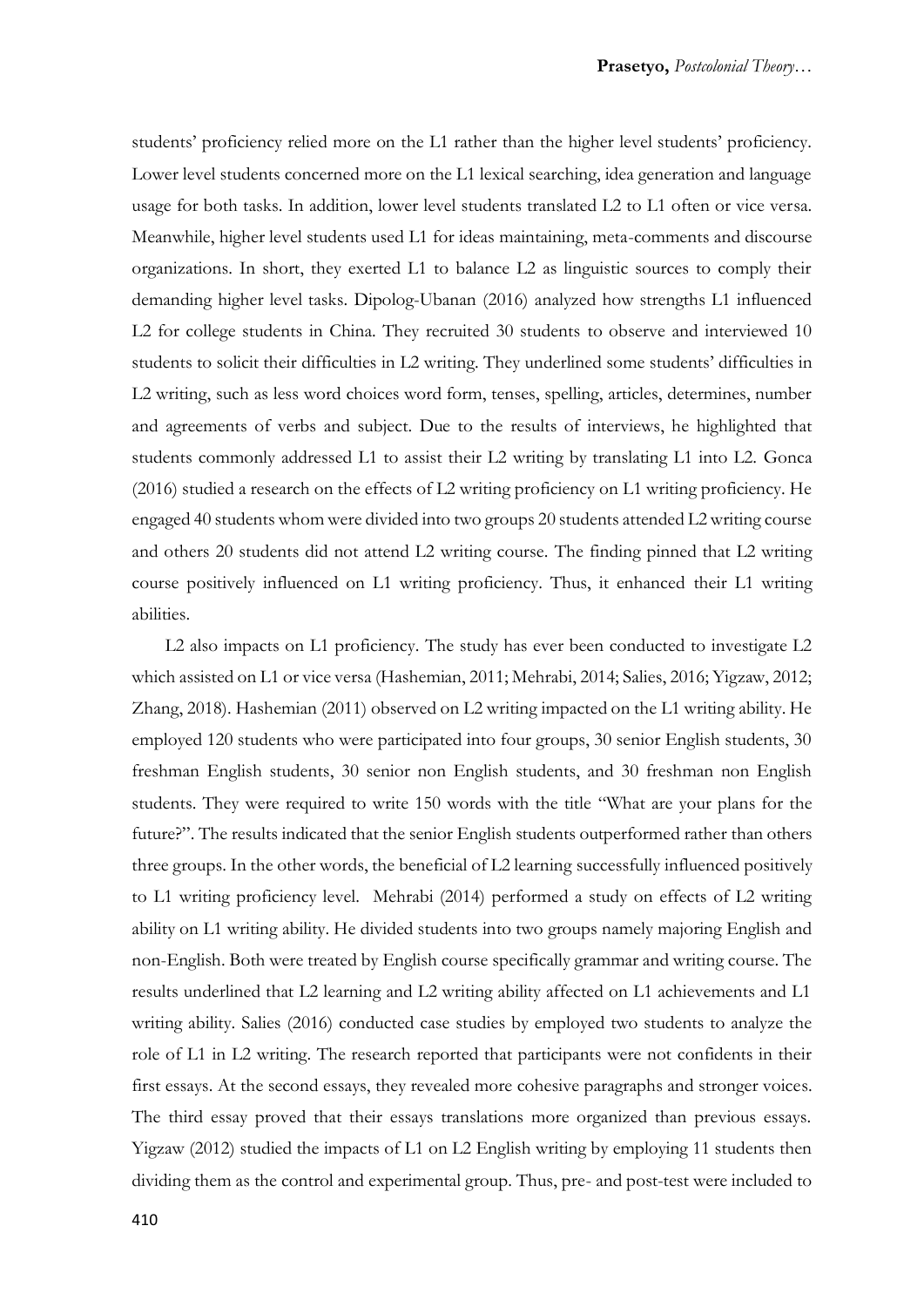measure L1 usage in writing (idea generating). He also added interviews to reflect students in the use of L1 in writing for ideas generating. The results showed that the experimental group outperformed rather than control group. The interviews findings were that mostly participants preferred to exert L1 during the discussion at L2 pre – writing stage. Hence, it concluded that L1 assisted students L2 performance in writing. Zhang (2018) led the research to identify the collaboration writing between L1 and L2 usage. He recruited 35 intermediate EFL students. The results gained that L1 led to better syntactic complexity performance. However, there were no differences on accuracy, fluency, and text quality. Most researches concern on the L2 and L1 which affect each other. Therefore, this study underlined the factors how those affect each other, the urgency of postcolonial theory for English writing, and significant contributions of L1 to the L2 in writing or vice versa.

# **B. REVIEW OF LITERATURE**

#### **Postcolonial Theory**

Post-colonial theory is an inquiry theory to observe how colonial influences other countries, ethnics and cultures. It emerged in the late of 1970s and 1980s. Colonialism is over power and control of other nations to penetrate and control others (Loomba, 2005). Post colonialism mainly is different with humanism since it stresses on the strengths of certain nations. It promotes the terms of superior and inferior. Barry (2009) has a notion that postcolonial promotes Eurocentric as superior than others. It sometime affects to other cultures, education, society, politics and so forth. Postcolonial theory relies on some points. The first is that proclaims of non-Europe as the amendable nations. The second, the use of Colonial literacy works. The third is the bias identity of colonized nations. The fourth is the interaction of other cultures or cross-cultural notions. Post-colonial theory related to the education field, the emergence of terms west and east people triggers the gap both of them. Moore-Gilbert (1997) argued that misinterpretation of notions between west as democratic, rationale, and progressive, meanwhile, east as despotic, irrational also backward. It represents, until nowadays, how west cultures affect to east cultures. The culture is a dynamic process where it potentially is mixed with other cultures which results dynamic characteristics. It fabricates the world more global, including the use of language (Fenton, 2003; Nduati, 2016).

# **L1 and L2 Writing in a Written Acquisition**

The process transfer of language from L1 to L2 or vice versa occurs when the learners have studied another language. Hence, it is the process of learning of another language after acquiring native language. Even the learners learn more than one languages, it is called second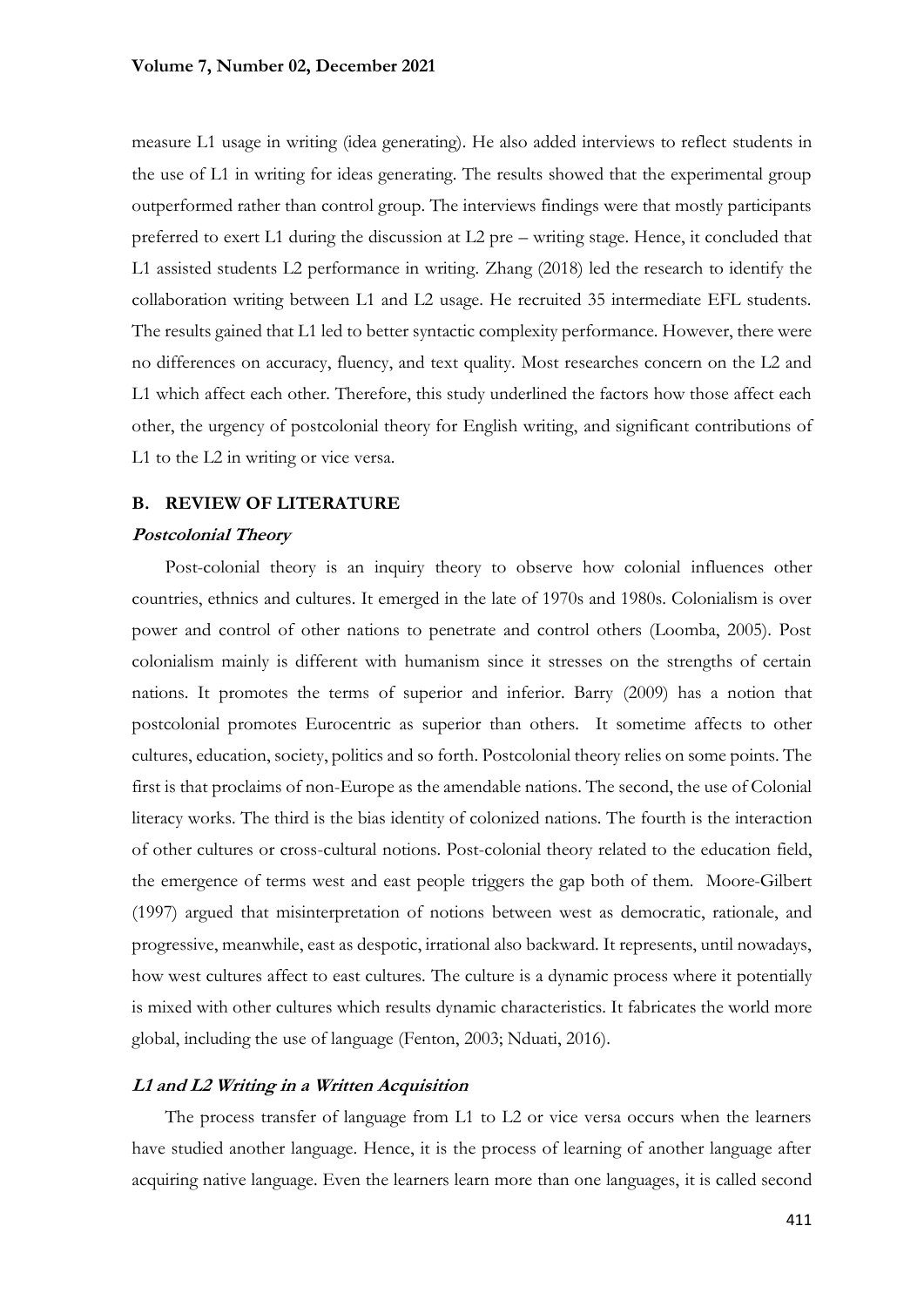language acquisition (Gass & Selinker, 2008). Learning more than one languages as foreign language mean as a learning those cultures and language rules. For example, Indonesian learner has to learn English. He has to acquire English rules and its culture. However, it also is impacted by his native language, Indonesia. This is natural process how first language will affect to second language acquisition or vice versa. Including the learning writing, this is not simply by only writing the certain topic. Those processes of English writing allow writers to discuss to others. During the discussion, they use their first language to make easily in gaining and developing their ideas. This refers that L1 assists to English Writing achievements. In addition, sometime learners use their first language to be translated in English during the writing process, if they do not acquire the certain meaning of word. The process of writing also considers how the instructions are given which confer the progress and the goal at the end of lesson. This is in line with Krashen (1984). He pointed out that the writing skill is influenced by instructions.

# **C. METHOD**

This study was employed library research. It was to observe critical analysis on what lack factors of the first language to the second language in learning writing or vice versa. The data gained from any library resources such as research paper, book, and so forth to identify, and develop into the new paradigms. Therefore, this paper aims at answering on what lack factors of L1 transfers to L2 in the learning of writing or vice versa.

# **D. FINDING AND DISCUSSION**

The urgency of post-colonial theory in writing refers on how L1 affected on L2 or vice versa. Students lack factors in the learning of writing by transferring L1 into L2 writing lesson are divided into two factors, namely internal factors and external factors. Internal factors derive from students self. Meanwhile, external factors derive from outside influences of students. Internal factors can be psychological factors, socio cultural factors and linguistic factors (Dwihandini et.al, 2013). External factors refer to family, peer and instructors supports (Aslinawati and Mintarti, 2017).

# **The urgency of post-colonial theory for English writing**

Due to the domination of English as global language, people tend to write in English. This is caused by spreading of English movies, songs, stories and so forth. English, commonly, differs as British English (BE) and American English (AE). The westernization stresses to other areas and life fields. It impacts on how English as L2 affects on local language (L1) or vice versa. Nevertheless, both BE and AE were less significant for a broader global language expansion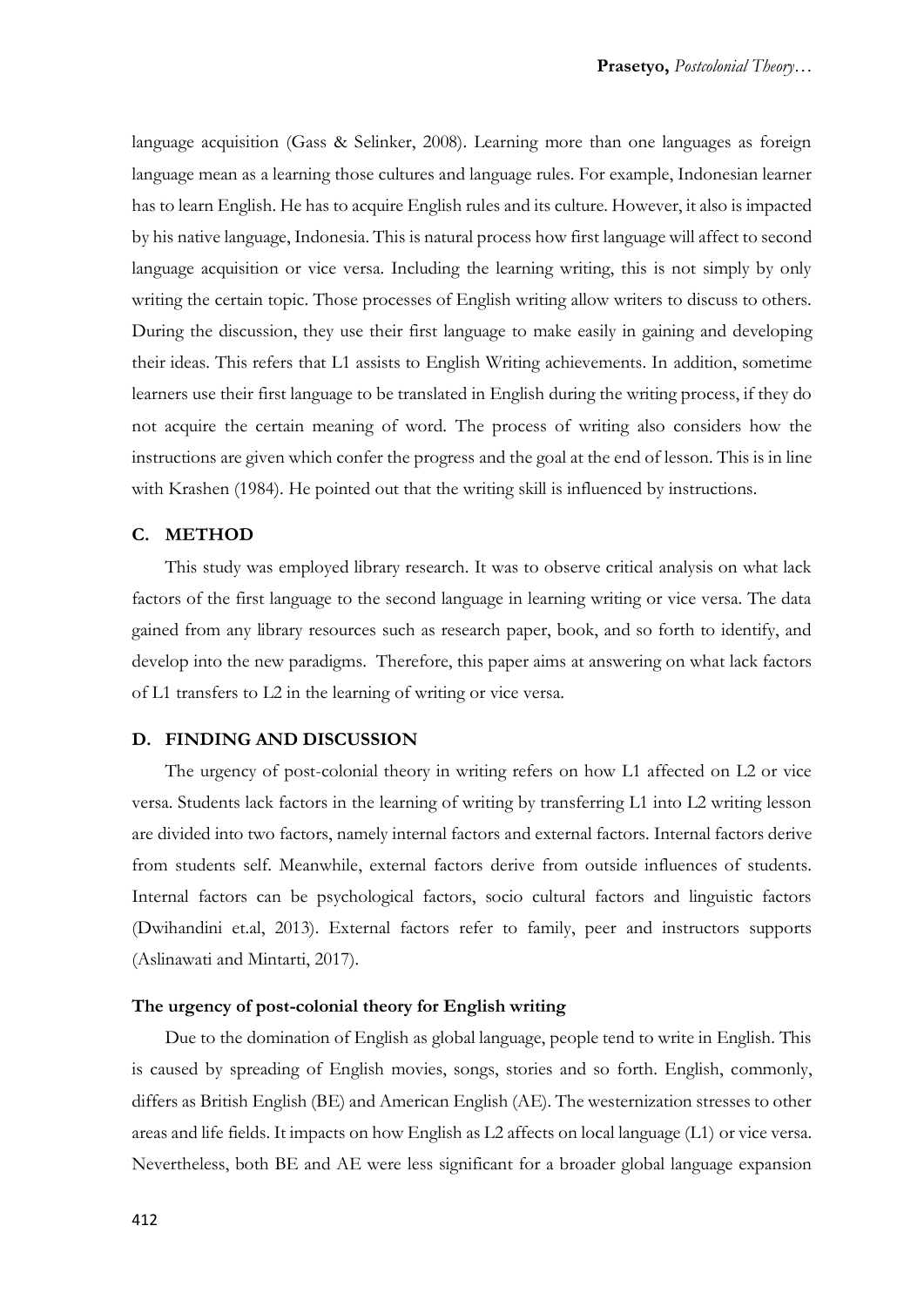#### **Volume 7, Number 02, December 2021**

since in U. S has various immigrants with different accents and dialect (Nduati, 2016). In addition, economic expansion factors trigger English to be spoken in different variations (Bhatt, 2001; Caine, 2008). Thus, interlanguage in second language acquisition should be paid much attentions by educators. It is to adjust learners' first language to fit with the second language. The use of L1, in the context of teaching and learning writing, can be applied before completing the writing tasks. This is to fabricate students easier to comprehend the writing instructions. Hall (1990) asserted that the writing revising processes were much better via across languages. his study also underlined that the more capacity of students' input in L2 writing could be developed and transffered through L1 usage. However, the roles of L1 and L2 commonly in writing is quite similar (Uzawa, 1996). Edelsky (1982) argued that the ransfer of L1 into L2 potentially could occur and depend on the cotext. Additionally, the transfer of L1 to L2 in writing were exhibited, meanwhile, L2 writing skill rules could be not exerted in L1 writing rules (Kobayashi & Rinnert, 2008). They also found that groups which were instructed via L1 and L2 gained higher score in writing than group with L2 instruction only. Yigzaw (2012) studied on the use of L1 for L2 writing. The respondents were 11 students. the study pinned that the majorities of students chose L1 during their discussion at the pre-step of L2 writing. It also revelead that the use of L1 at the pre-step of L2 writing assists students to produce the better outputs of writing. That is in line with Wang & Wen (2002) who reviewed also on the use of L1 for L2 writing. They corroborated that learners tended to use L1 in discussion to maintain their writing. Thus, those reports underlined the point of view that the interference of English as L2 and foreign language existed in L1 or across language.

#### **Internal factors of psychological aspects**

Psychological factors affect students writing achievements, i.e. self-esteem, self-efficacy, theory, communication, a risk acceptance, anxiety, empathy, motivation and so forth (Brown, 2007). Motivation gains the pivotal roles in the learning. It assists students' ability to acquire certain learning lesson comprehensively. Motivation is situated dynamically of learners' characteristics (Bong, 2001). Therefore, motivation relates to the task persistence, strategic behavior, an academic achievements (Kuhl, 1985; Zimmerman & Ringle, 1981; Paris & Winograd, 1990). The study has ever been conducted by Nurfidoh and Kareviati (2021). They analyzed students' stumbles in the writing of descriptive text. They employed 12 students of eight grade of junior high school. They applied writing test, questionnaire and observations. They discovered that students have low motivation in the learning writing. It showed by 66.7% students little bit enthusiastic in the learning of writing. The same vein with Nurfidoh and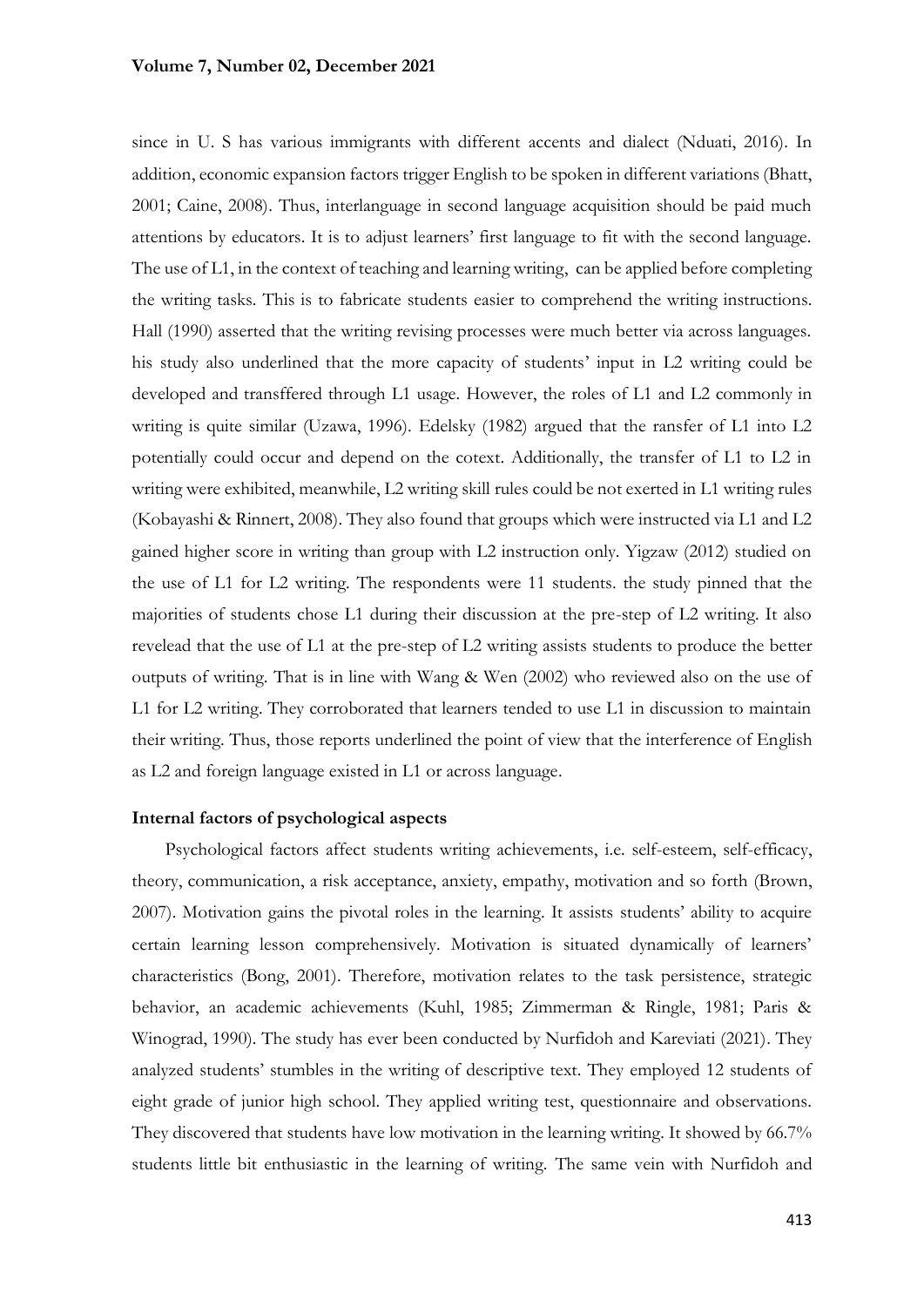Kareviati (2021), Ismayanti and Kholiq (2020) observed students difficulties in the learning of writing. They applied descriptive quantitative research. They realized that students faced difficulties in writing because of lacks interest in the writing lesson. This is also supported by Novairana, Sumardi and Tarjana (2018) who studied the students' problems during the learning of writing skill. They used qualitative study through purposive sample. Their research employed observations and questionnaires. They asserted that low motivation of students in writing. The less motivation of students in the learning writing potentially occurs because of their lack ability in L2. In addition, they do not have willingness to translate L2 into L1 or vice versa. Translation in second language acquisition obtains a pivotal role to enhance students' proficiency level. Those can be assumed that the psychological factors determine students' success of written skill.

# **Internal factors of sociocultural aspects**

Culture cannot be separated from the language as coin with two sides, including in the learning of writing. Therefore, it is crucial parts in second language teaching (Brown, 2007). Sociocultural correlates on some points. Those points are (1) the relations among students. It builds their writing achievement when they do collaborations during the learning in terms of sharing, discussing, proving feedback and others. (2) The relations between students and teachers on how students and teachers communicate and respond among them, how teachers trigger students enthusiasts in the learning writing, how teachers emerge students creativity in their writing lesson. (3) The teaching and learning culture means as those situations or condition in terms of managing class, declaring class rules, providing rewards for students' achievements and so forth. It influences students feeling to join the lesson of writing. The roles of sociocultural in learning writing determine students' achievements (Ahmed, 2010; Amerian and Ahmadian, 2014; Englund, Olofsson & Price, 2018; Rezaei & Shokrpour, 2011). Amerian and Ahmadian (2014) conducted the sociocultural theory on the effect of teachers, class and peer scaffolding on the writing EFL. They collected 30 students to participate in their research, 19 students as the experimental and 11 students as the control group. They found that at the beginning lesson, students tended to less initiating discussion and avoid talking to others. Englund, Olofsson & Price (2018) studied on sociocultural and structural context in higher education. They found that little collaboration among participants and less discussion among them for the lesson. Another supporting research was by Ahmed (2010). He led a study about contextual challenge of Egyptian students for the development of writing. He utilized mix method namely a deep semi-structured interview, questionnaire, and a deep semi-structured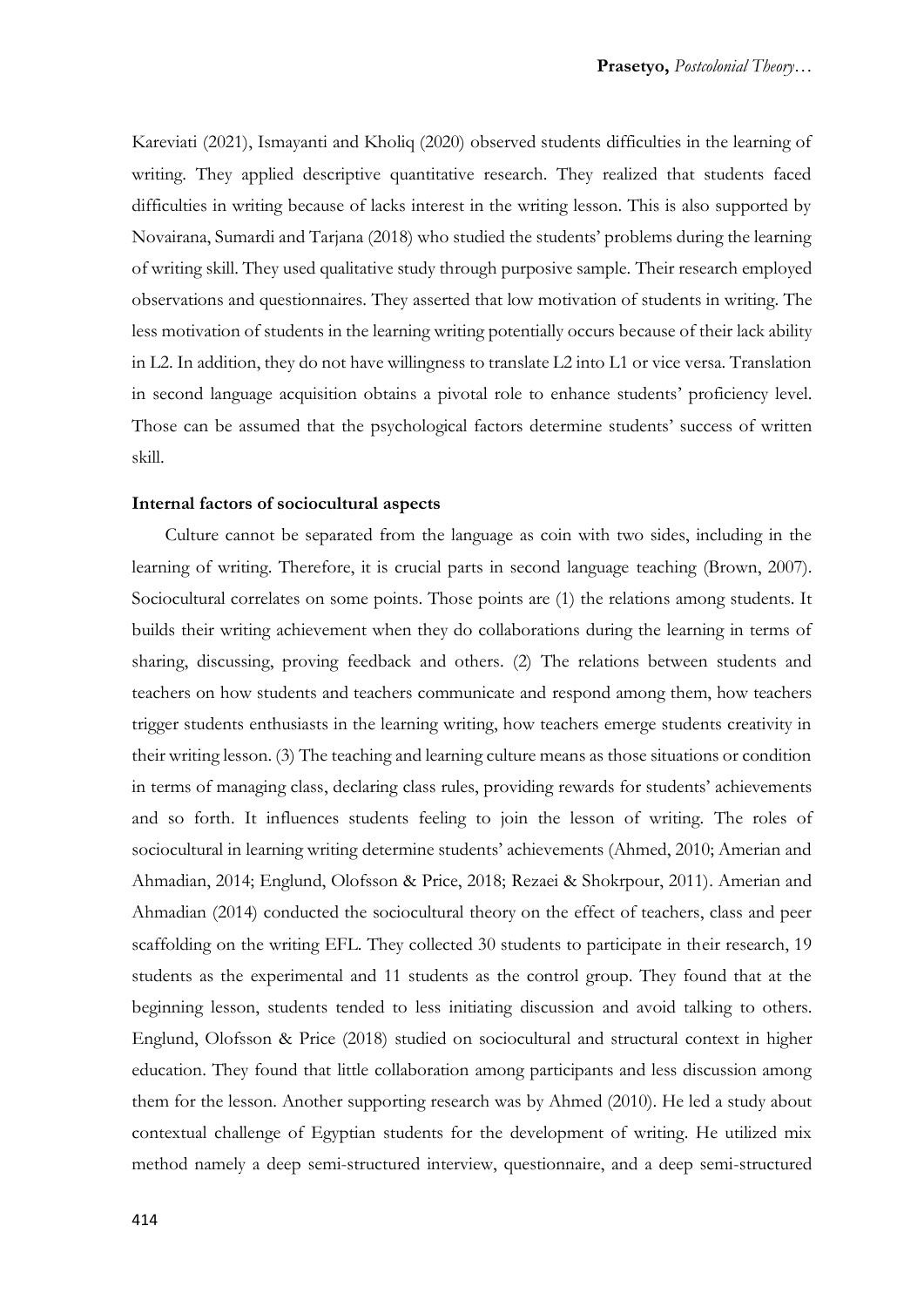observation. He found student's difficulties in writing for sociocultural context in terms of students' previous learning experiences, lack of reading habit, and too much the interference of LI to L2. Rezaei and Shokrpour (2011) analyzed scaffolding used by teacher and peer. Their study participated of two writing classes. One class consisted of 15 students and other class was 11 students. They found that the teacher exerted more scaffolding behavior than peer. It meant that less effort of peer explored and elaborated during learning. Hence, the effect of sociocultural factor impacts on the writing achievements.

# **Internal factors of linguistic aspects**

Linguistic factors relate to the students' writing competence in terms of mastering grammar, acquiring vocabulary, applying appropriate content and so forth. Those link to the writing indicators. Linguistic factors relied on students writing competency Alisha, Safitri, & Santoso, 2019; Bulqiyah, Mahbub, & Nugraheni, 2020; Novariana, Sumardi, & Tarjana, 2018; Nurfidoh & Kareviati, 2020; Wahyumi, 2019). Alisha, Safitri, & Santoso (2019) led a study to identify students' problem during the learning of writing skill. They engaged 30 students to participate in their study and allowed qualitative research design to gather the data. They employed questionnaires and one open ended item. They reveal that students tended to face grammatical errors in their writing and lack of vocabulary mastery. Those findings were supported by the study results of Novariana, Sumardi, & Tarjana (2018) who revealed that students problems in their writing process in terms choosing appropriate words, applying limited vocabulary in their writing, and inserting grammatical errors within. Nurfidoh & Kareviati (2020) also proved that students deployed grammatical mistake and low vocabulary mastery in their writing. In line with Bulqiyah, Mahbub, & Nugraheni (2020), they investigated tertiary students' problems during the learning of writing. They recruited twenty one undergraduate students to involve in their study. They used questionnaire and semi structured interview. They mentioned some students' problems during the writing lesson in terms of grammatical problems, vocabulary limitations, and structure essays problems. In addition, they underlined students' difficulties in the language transfer. Wahyumi (2019) also conducted the study junior high school students' stumbles on the writing lesson. She recruited 30 students. She revealed that students mostly face difficulties on developing writing content, grammar, spelling, and mechanic. All findings direct to students writing competency in terms of their capability in grammar, vocabulary, written contents, those arrangements contents and so forth.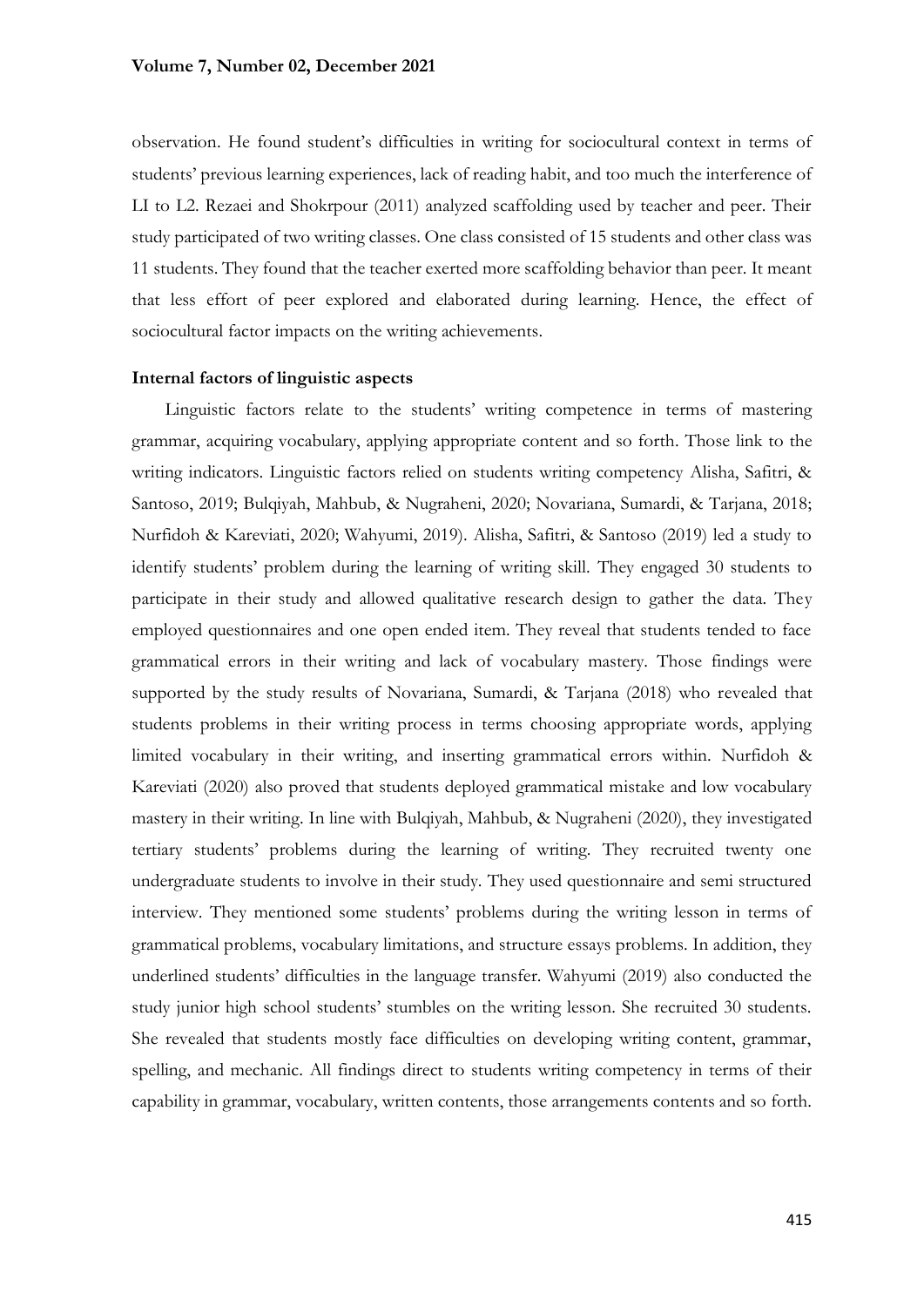#### **External factors of family background**

Family background points the success of their children in the learning, including the learning of writing. Some research proved the effects of family background on learning writing achievements (Bindman et al., 2014; Manjula et al., 2009; Neumann & Neumann, 2010; Owusu, Agor & Amuzu, 2015; Thompson et al., 2014); . Owusu, Agor & Amuzu (2015) studied on the second language learners 'family background and their English writing competence. They selected 121 students to join in their research. They found positive correlation between positive attitude of learners' parents and their writing achievements. It implied parents attitude determine the success of learners in the writing academic lesson. Another report was by Thompson et al., (2014) who studied on the effective engagements parents in the students learning to support achievements. They found that the engagements of learners' parent in school were very limited. They suggested to parents actively engage and support their son and/or daughter in the home to achieve better goal for their learning progress. Manjula et al., (2009) observed on the involvements of parents in the education of their children in terms of learning reading and writing skill. They recruited 148 children for their research. Then, they were screened to be selected again through Kannada reading and writing tests. They selected 279 children to engage in their research. They found that less roles of parents to support and involve actively on their children in the home in the learning of writing as well as reading skill. Neumann & Neumann (2010) conducted the research on parental strategies to support scaffolding for pre the writing skill in the pre-school. They proved that parents' involvements were very important to guide their children in the learning, including how wrote simply as the basic of learning writing. Another study was by Bindman et al., (2014) parental writing support for the learning in the preschooler early literacy, language and fine motor skill. They employed 135 students. Findings revealed that low support of parent for their children in the graphophonemic and letter formation. Parents also tended to accept their children errors rather than asked the corrections. the background family bold as the crucial factor which influenced students achievements, in terms how they support their son/or daughter in the lesson, how they maintain their children time to learn in a home, how they communicate to students to influence them actively in learning, how they share to teachers toward their students learning progress in a home and school, and so forth.

### **External factors of peer support**

The writing process includes the feedback to enhance the students' proficiency levels of writing. However, it sometime emerges some problems during the peer corrections or peer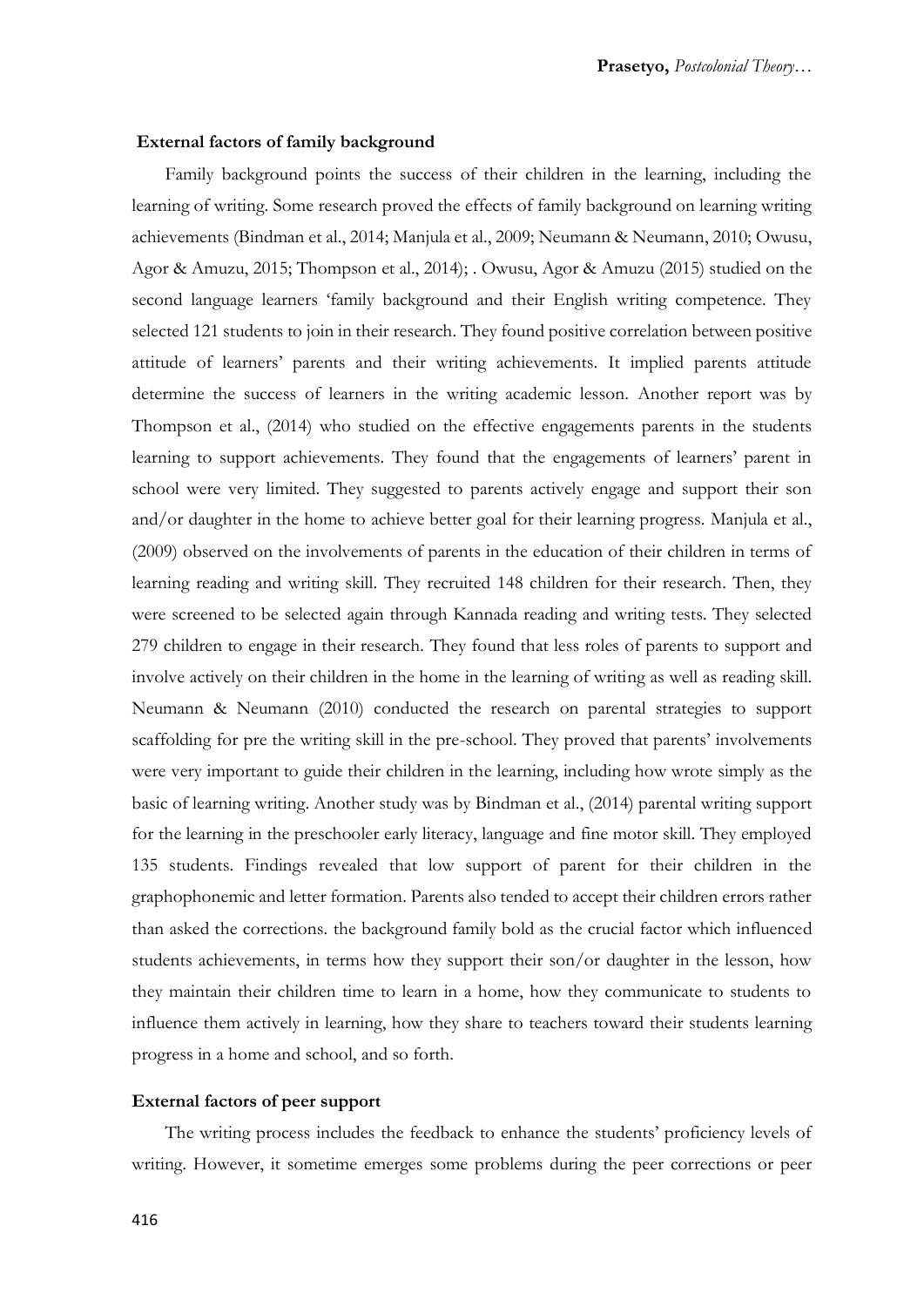feedback. Xianwei, Samuel and Asmawi (2016) conducted the research of critical feedback to assist students' business English writing through weblog. They employed six students with qualitative case study. They proved that peer feedback could be done with the high critical thinking ability. This was appropriate with higher level writing. It implies that if peer supports have no higher critical thinking ability, they face difficulties to correct, discussion, and provide suggestions to others students' works. Ganji (2009) conducted the study on peer correction, teacher correction and self-correction for Iranian IELT writing essays. He used one way Annova. He found that peer correction and self-correction are much better than teacher correction. It is implied that the peer correction gains pivotal roles in the learning of writing. Lin and Chien (2009) led the study to observe the effectiveness of peer feedback on the writing. They applied questionnaire to gather the data. They revealed that most participants believed on peer feedback which affected to the writing skill. All of those research findings asserted that peer determine the learner achievements. This is because through peer, they discuss, share and criticize their own and other students writing works. It also triggers their critical thinking. Peer supports are as students' mutual partners in discussing during the learning.

#### **External factors of instructors' support**

The instructors have the most important roles to guide students in the learning of writing. Some studies ever been led to examine instructors or teachers support in the learning of writing (Angrum, Hasanah, & Klaudia, 2020; Hamouda, 2011; Irwin, 2017; Rohmawati, 2018; Sapkota, 2013; Suarez and Salazar, 2013). Sapkota (2013) identified the writing skill through teacher feedback. He used an action research by involving 10 students. He found that the teacher correction positively contribute to the students writing skill. Another study was by Angrum, Hasanah, & Klaudia (2020). They examined the teachers' roles in errors corrections of writing. They employed two teachers and used semi structure interview. They highlighted that the teachers belief in learners writing errors should be corrected. The teachers also, in additions, corrected students' repetitious errors and corrected students' tasks. Rohmawati (2018) led the study that focused on the teacher corrective feedback in vocational school. She obtained the data through interviews, documentations, and observations. She underlined the teacher corrective feedback usage by teachers namely direct feedback and indirect feedback. She also added that the teacher used oral corrective feedback. Irwin (2017) led the research to observe teacher corrective feedback. He used quantitative analysis while distributing questionnaires. He reported that students preferred intentionally to the teacher feedback. He underlined that it exposed more on the teacher centered then affecting to the student passive roles in the learning.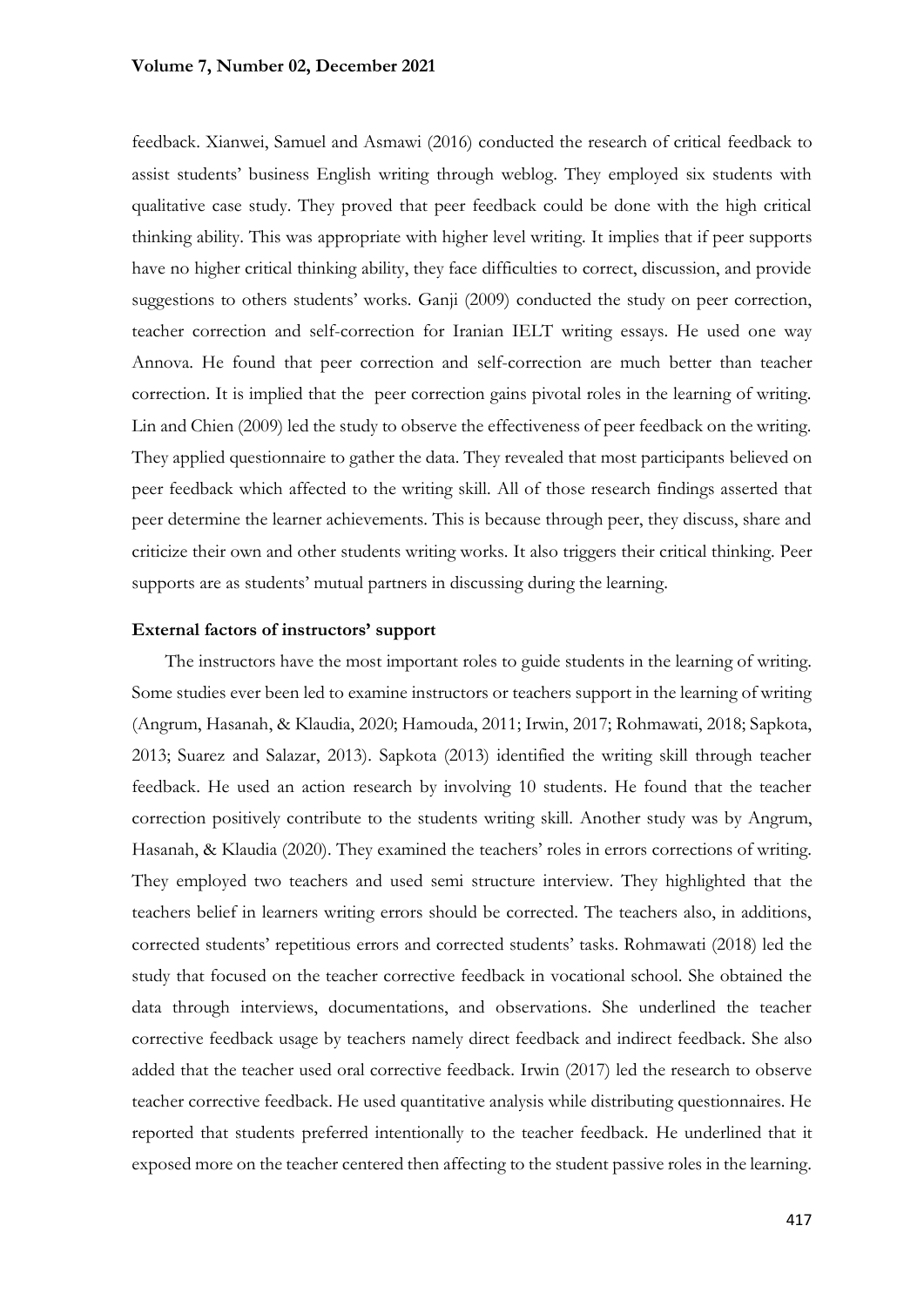Hamouda (2011) examined on the teacher corrective feedback on written errors. He involved 200 students and 20 instructors. The data collected through questionnaires. He revealed that teachers sometime did not aware some students written errors, corrected some all parts of written, consumed much time and efforts to correct each students paper. Suarez and Salazar (2013) investigated the effects of teachers' errors strategies on students written. They gained 72 students as participants and used surveys to gather the data. They revealed that teachers needed more training to improve their correction abilities. This can be concluded that teacher or instructors' role gained pivotal spot to assist student written work in terms of giving feedback and positive suggestions.

# **E. CONCLUSION**

The study of L2 written sometimes is assisted by L1 ability. It triggers learners to solve their written problems in terms translating words, arranging ideas, discussing among learners and so forth. Yet, those roles emerge some stumble within processes. Those also are impacted by two factors namely internal factor and external factors. Internal factors correlate to the students-self attitudes in terms of psychological perspectives, sociocultural views and linguistic competence of students. External factors refer to the environment or surrounding of students in terms of family support, peer or other friend influences, and instructors guidance. The suggestion derives to the pedagogical aspects which is divided into three roles namely teacher role, students' role, and curriculum designer role. Teachers' role is that the teacher has to consider all of those factors to contribute and develop to their lesson plan especially managing and providing support to students to avoid students' anxiety during the written learning process. Students' role is that how they manage their learning in order to maximize and increase their written proficiency level. This also needs support from their environments and family. Curriculum designers' role is to design the curriculum by considering much on all of those factors to achieve better process and outputs in the learning. This sounds possible if all of educators works together and discuss together for best achievements.

### **REFERENCES**

- Alisha, F., Safitri, N., & Santoso, I. (2019). Students' difficulties in writing EFL. *Professional Journal of English Education*, 2(1), 20-25. https://journal.ikipsiliwangi.ac.id/index.php/project/article/download/1659/pdf
- Amerian, M., Ahmadian, M. & Mehri, E. (2014). Sociocultural theory in practice: the effect of teacher, class, and peer scaffolding on the writing development of efl learners. *International Journal of Applied Linguistics & English Literature*, 3(5), 1-12. <http://dx.doi.org/10.7575/aiac.ijalel.v.3n.5p.1>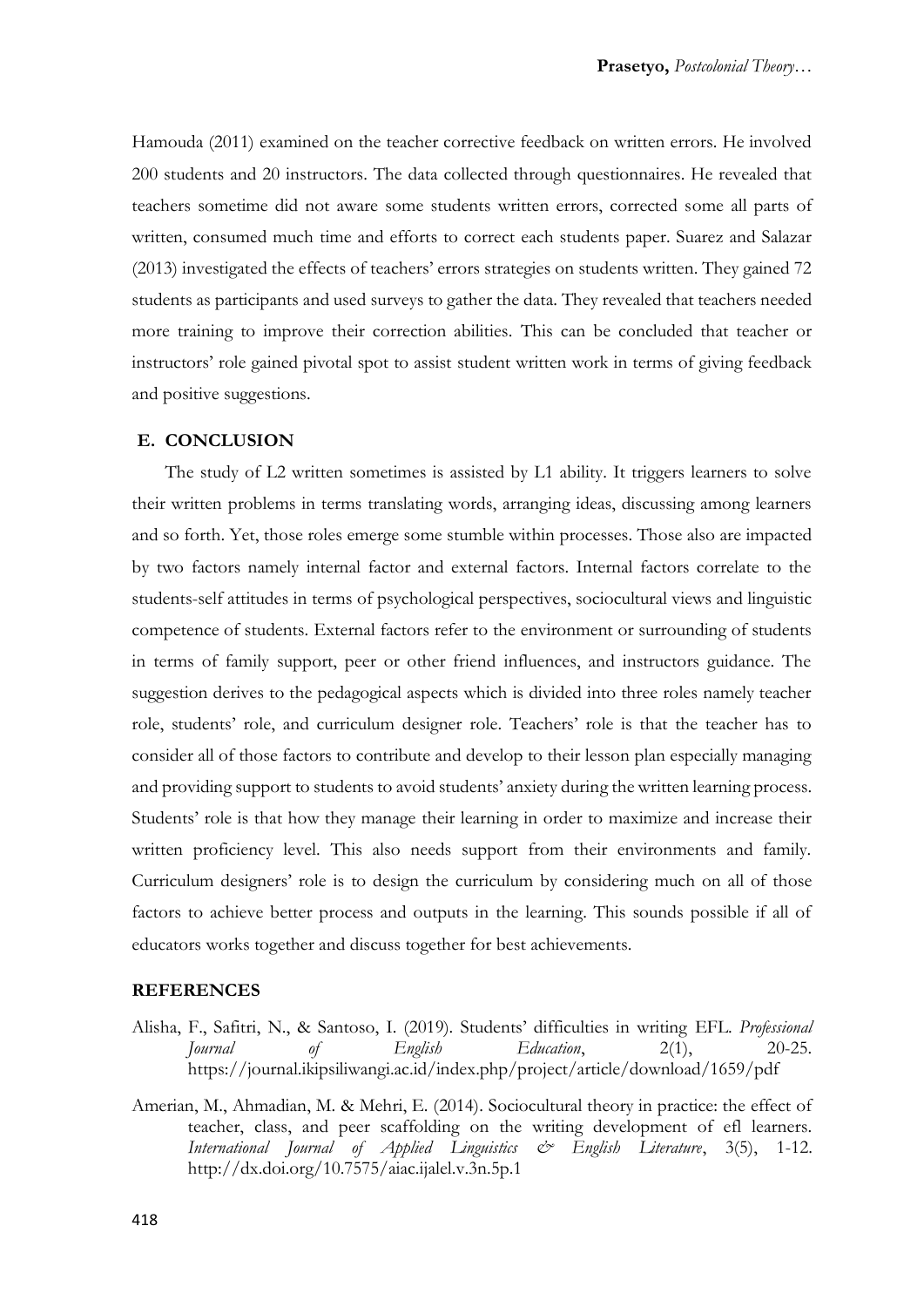- Angrum, A., Hasanah, N., & Klaudiya, D. (2020). Teachers views on error correction in writing. *INTERACTION: Jurnal Pendidikan Bahasa*, *7*(2), 25-35. https://doi.org/10.36232/jurnalpendidikanbahasa.v7i2.578
- Aslinawati, E. N., & Mintarti, S. U. (2017). Keterlambatan Penyelesaian Skripsi Mahasiswa Angkatan 2012 (Studi Kasus di Jurusan Ekonomi Pembangunan Fakultas Ekonomi Universitas Negeri Malang). *Jurnal Pendidikan Ekonomi*, 10(1), 26-37. <https://dx.doi.org/10.17977/UM014v10i12017p026>
- Barry, P. (2009). *Beginning Theory: An Introduction to Literary and Cultural Theory* (3rd ed.). Manchester, UK: Manchester University Press.
- Bhatt, R. M. (2001). World Englishes [Electronic version]. *Annual Review of Anthropology, 30*, 527-550.
- Bindman, S. W., Skibbe, L. E., Hindman, A. H., Aram, D., & Morrison, F. J. (2014). Parental writing support and preschoolers' early literacy, language, and fine motor skills. *Early Childhood Research Quarterly*, *29*, 614-624.<https://doi.org/10.1016/j.ecresq.2014.07.002>
- Bong, M. (2001). Between- and within-domain relations of academic motivation among middle and high school students: Self-efficacy, task value, and achievement goals. *Journal of Educational Psychology, 93*(1), 23–34. [https://doi.org/10.1037/0022-0663.93.1.23](https://psycnet.apa.org/doi/10.1037/0022-0663.93.1.23)
- Brown, H. D. (2007). Teaching by Principles: An interactive Approach to Language Pedagogy. New York: Pearson Education
- Bulqiyah, S. Mahbub, M.A. & Nugraheni, D.A. (2021). Investigating writing difficulties in essay writing: Tertiary students' perspectives. *English Language Teaching Educational Journal, 4*(1), 61-73.<https://doi.org/10.12928/eltej.v4i1.2371>
- Caine, T. M. (2008). Do you speak Global?: The spread of English and the implications for English language teaching. *Canadian Journal for New Scholars in Education,* 1(1), 1-11.
- Choi, Yeon Hee & Lee, Jieun. (2006). L1 use in L2 writing process of Korean EFL students. *English Teaching, 61*(1), 205-225. [http://journal.kate.or.kr/wp](http://journal.kate.or.kr/wp-content/uploads/2015/02/kate_61_1_10.pdf)[content/uploads/2015/02/kate\\_61\\_1\\_10.pdf](http://journal.kate.or.kr/wp-content/uploads/2015/02/kate_61_1_10.pdf)
- Dipolog-Ubanan, G. F. (2016). L1 influence on writing in l2 among UCSI Chinese students: a case study. *Pertanika Journal Social Sciences & Humanities*. 24 (4), 1841 – 1853. [http://www.pertanika.upm.edu.my/resources/files/Pertanika%20PAPERS/JSSH%2](http://www.pertanika.upm.edu.my/resources/files/Pertanika%20PAPERS/JSSH%20Vol.%2024%20(4)%20Dec.%202016/34%20JSSH(S)-0255-2016.pdf) [0Vol.%2024%20\(4\)%20Dec.%202016/34%20JSSH\(S\)-0255-2016.pdf](http://www.pertanika.upm.edu.my/resources/files/Pertanika%20PAPERS/JSSH%20Vol.%2024%20(4)%20Dec.%202016/34%20JSSH(S)-0255-2016.pdf)
- Dwihandini, L. A., Marhaeni, A. N., &Suarnajaya, I.W. (2013). The analysis of the factors affecting undergraduate students' difficulties in writing thesis in the english department of mahasaraswati university. *Jurnal pendidikan dan pembelajaran Bahasa Indonesia, 2*, 1-12. [https://ejournal](https://ejournal-pasca.undiksha.ac.id/index.php/jurnal_bahasa/article/download/903/657)[pasca.undiksha.ac.id/index.php/jurnal\\_bahasa/article/download/903/657](https://ejournal-pasca.undiksha.ac.id/index.php/jurnal_bahasa/article/download/903/657)
- Edelsky, C. (1982). Writing in a bilingual program: The relation of L1 and L2 texts. *TESOL Quarterly*, 16(2), 211-228.
- Ellis, R. (1997). *Second language acquisition*. Oxford University Press.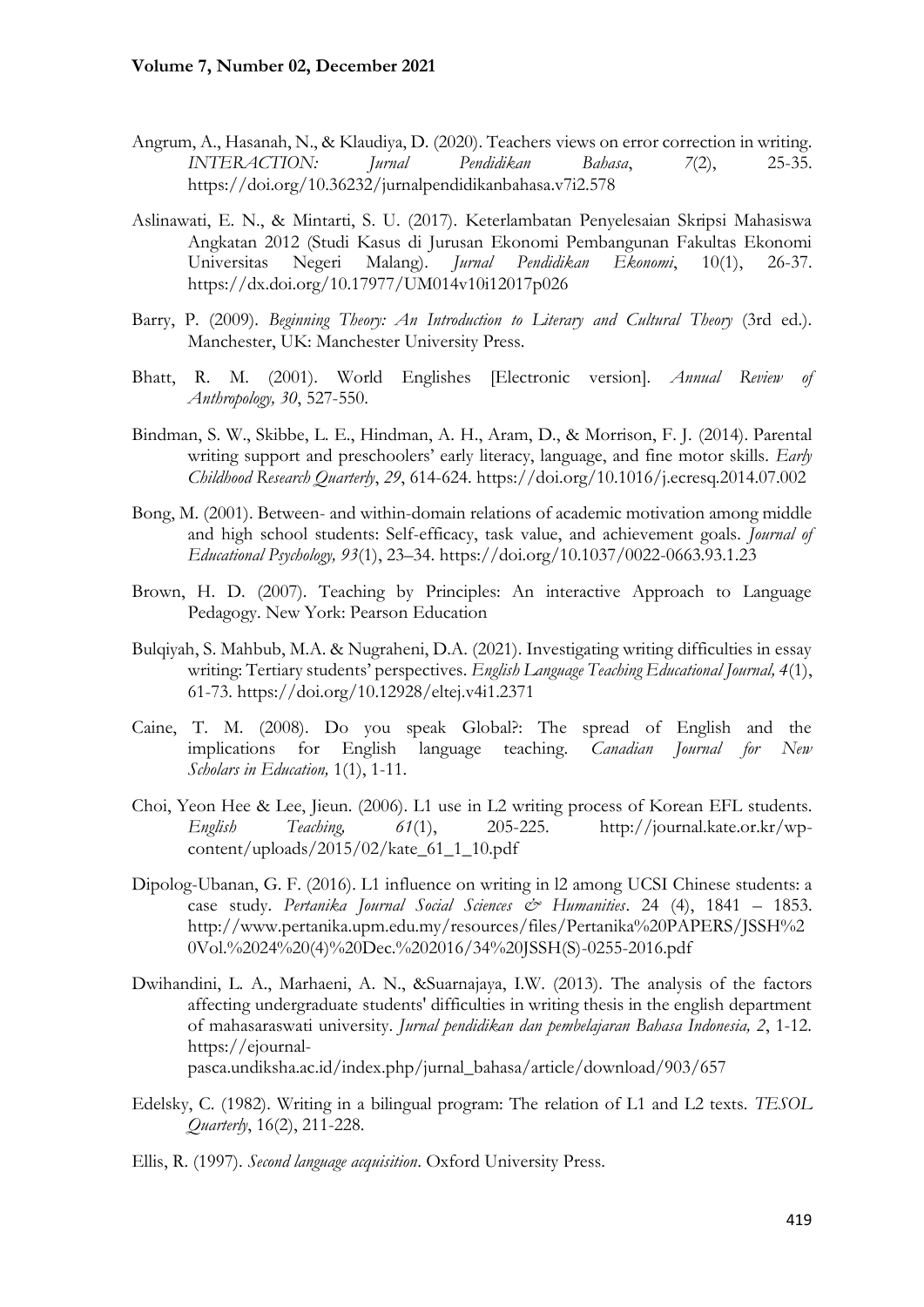- Englund, C., Olofsson, A.D., & Price, L. (2018). The influence of sociocultural and structural contexts in academic change and development in higher education. *Higher Education*, 76(2), 1051–1069.<https://doi.org/10.1007/s10734-018-0254-1>
- Fenton, S. (2003). *Ethnicity*. Cambridge, UK: Polity Press.
- Ganji, M. (2009). Teacher-correction, peer-correction and selfcorrection: their impacts on iranian students' IELTS essay writing performance. *The Journal of Asia TEFL,* 6(1), 117- 139. [http://www.asiatefl.org/main/download\\_pdf.php?i=239&c=1419310733&fn=6\\_1\\_0](http://www.asiatefl.org/main/download_pdf.php?i=239&c=1419310733&fn=6_1_05.pdf) [5.pdf](http://www.asiatefl.org/main/download_pdf.php?i=239&c=1419310733&fn=6_1_05.pdf)
- Gass*, S. M., &* Selinker*,* L. (*2008*). *Second language acquisition An introductory course (3rd ed.)*. New York, NY Routledge.
- Gonca, A. (2016). Do l2 writing courses affect the improvement of l1 writing skills via skills transfer from l2 to l1?. *Educational Research and Review*s, 11(10), 987-997. DOI: 10.5897/ERR2016.2743
- Hall, C. (1990). Managing the complexity of revising across languages. *TESOL Quarterly*, 24(1), 43-60.
- Hashemian, M. (2011).The effect of l2 writing ability on l1 writing ability. *Journal of Language Teaching and Research*, 2(6), 1306-1311.<https://doi.org/10.4304/jltr.2.6.1306-1311>
- Hamouda, A. (2011). Study of students and teachers' preferences and attitudes towards correction of classroom written errors in saudi EFL context. English Language Teaching, 4(3), 128 -141. doi:10.5539/elt.v4n3p128
- Irwin, B. (2017). Written corrective feedback: student preferences and teacher feedback practices. *IAFOR Journal of Language Learning*, 3(2), 35 – 58. <https://files.eric.ed.gov/fulltext/EJ1167256.pdf>
- Ismayanti, E., & Kholiq, A. (2020). An analysis of students' difficulties in writing a descriptive text. *E-Link Journal*, 7(1), 10-20. <http://jurnalpendidikan.unisla.ac.id/index.php/elink/article/download/260/219>
- Kobayashi, H., & Rinnert, C. (2008). Task response and text construction across L1 and L2 writing. *Journal of second language writing*, 17, 7-29.
- Krashen, S. (1984). *Writing: Research, theory and applications*. Oxford: Pergamon Institute of English.
- Kuhl, J. (1987). Feeling versus being helpless: Metacognitive mediation of failure induced performance eficits. InF.E.Weinert & R.H.Kluwe (Eds.),*Metacognition, motivation, and understanding* (pp. 217–235). Hillsdale, NJ: Erlbaum
- Leong, L-M., & Ahmadi, S. M. (2017). An analysis of factors influencing learners' English speaking skill. *International Journal of Research in English Education,* [2\(1\), 34-41.](https://ijreeonline.com/browse.php?mag_id=2&slc_lang=en&sid=1) https://doi.org[/10.18869/acadpub.ijree.2.1.34](http://dx.doi.org/10.18869/acadpub.ijree.2.1.34)
- Lin, G. H. C., & Chien, P. S. C. (2009). An investigation into effectiveness of peer feedback. *Journal of Applied Foreign Languages Fortune Institute of Technology*, 3, 78-87. https://files.eric.ed.gov/fulltext/ED506179.pdf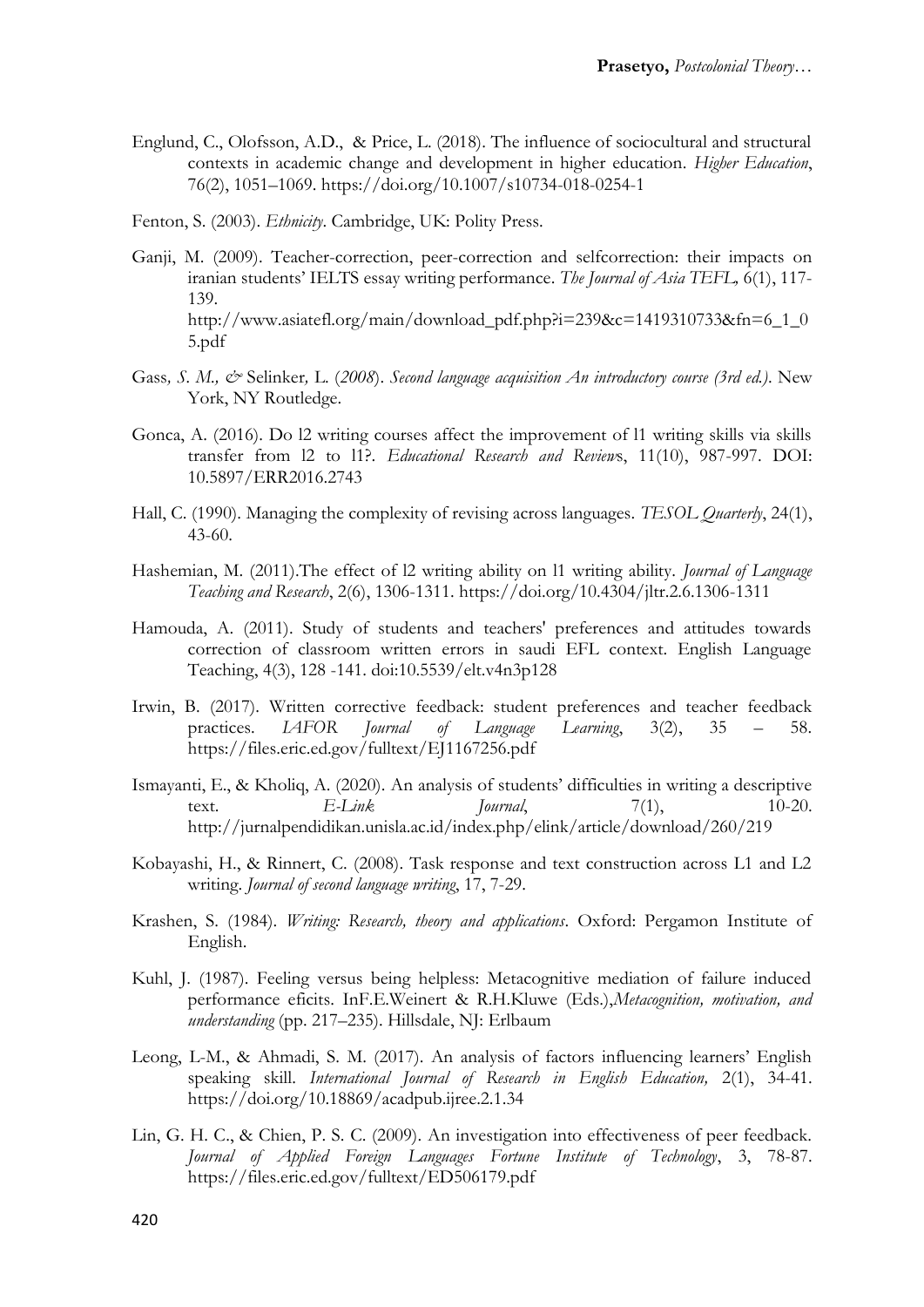Loomba, A. (2005). *Colonialism/Postcolonialism* (2nd ed.). London and New York: Routledge.

- Manjula, P., Saraswathi, G., Prakash, P., & Ashalatha, K.V. (2009). Involvement of parents in the education of children with reading and writing difficulties - Impact of an intervention. Educational Research and Review, 4 (4), 208-212. <http://www.academicjournals.org/ERR>
- Mehrabi, N. (2014). The effect of second language writing ability on first language writing ability. *Theory and Practice in Language Studies*, 4(8), 1686-1691. <https://doi.org/10.4304/tpls.4.8.1686-1691>
- Moore-Gilbert, B. (1997). *Postcolonial Theory: Contexts, Practices, Politics.* London: Verso.
- Nduati, R. N. (2016). *The post-colonial language and identity experiences of transnational Kenyan teachers in U.S. Universities* (Doctoral dissertation, Syracuse University, New York, United States). <https://surface.syr.edu/etd/445>
- Neumann, M. M., & Neumann, D. L. (2010). Parental strategies to scaffold emergent writing skills in the pre-school child within the home environment. *Early Years*, 30(1), 79-94. DOI: 10.1080/09575140903196715
- Novariana, H., Sumardi., & Tarjana, S.S. (2018). Senior High School Students' Problems in Writing: A Preliminary Study of Implementing Writing E-Journal as Self-Assessment to Promote Students' Writing Skill. *2nd English Language and Literature International Conference (ELLiC)* (pp. 216 – 219). Surakarta: Universitas Muhammadiyah Surakarta.
- Nurfidoh, S.,& Kareviati, E. (2021). An analysis of students' difficulties in writing descriptive texts*. Professional Journal of English Education*, 4(1), 16 – 22. <http://jurnalpendidikan.unisla.ac.id/index.php/elink/article/download/260/219>
- Owusu, E., Agor, J., & Amuzu, E. K. (2015). Second language learners' family background and their English writing competence: the case of a private tertiary institution in Ghana. S*tudies in English Language Teaching*, 3(4), 466-486. DOI: 10.22158/selt.v3n4p466
- Paris, S. G., & Winograd, P. (1990). How metacognition can promote academic learning and instruction. InB.F.Jones &L.Idol (Eds.), *Dimensions of thinking and cognitive instruction* (pp. 15–51). Hillsdale, NJ: Erlbaum.
- Rezaei, M., & Shokrpour, N. (2011). Teacher vs. peer scaffolding modes in L2 writing classes: a consideration of genre approach to writing. *Indonesian Journal of English Language Teaching*, 7(2), 40-64.<http://ojs.atmajaya.ac.id/index.php/ijelt/article/view/179/135>
- Rohmaewati, L. (2018). Teacher Corrective Feedback in Teaching Writing at Eleventh Grade Students of SMK Dian Kirana 1 Sragen. Thesis. Surakarta: Universitas Muhammadiyah Surakarta.
- Saliés, T.G. (2016). Revisiting the role of l1 in l2 writing: two case studies. *Estudos Anglo-Americanos*, 45(2), 81 – 107. <https://reaa.ufsc.br/index.php/reaa/article/download/1769/988>
- Suárez, A. R., Salazar, F. (2013). *The effect of teacher´s error correction strategies on students´writing, 7th grade, Public School Instituto Nacional de Camoapa, Boaco II Semestre, 2013.* Thesis. Nicaragua: Universidad Nacional Autónoma de Nicaragua, Managua.